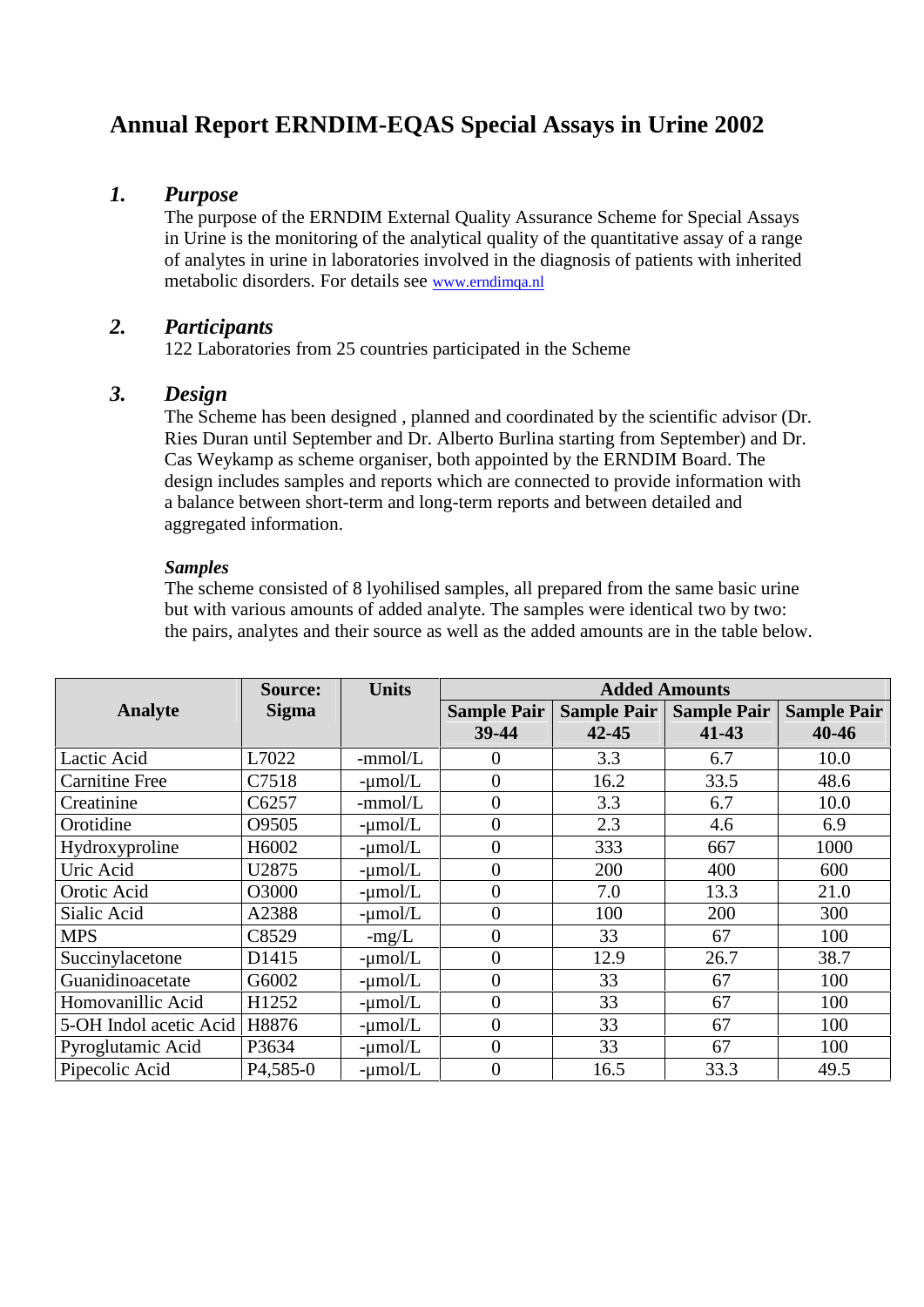#### *Reports*

All data-transfer, the submission of data as well as the request of reports proceeded via the interactive website www.erndimqa.nl

An important characteristic of the website is that it supplies short-term and long-term reports. Short-term reports are associated with the four individual specimens, for each of which there has been a specific deadline in the year 2002. Two weeks after the respective deadlines participants could request their reports and as such had four times up-to-date information on their analytical performance. Although technically not required (the website can work with a delay time zero) a delay time of 14 days has been chosen to enable the scientific advisor to inspect the results and add his comment to the report. Contrary to the fast short-term report is the annual long-term report. The annual report is based on the design-anchored connection between samples which enables to report a range of analytical parameters (accuracy, precision, linearity, recovery and interlab dispersion) once an annual cycle has been completed. The annual report is discussed below.

A second important characteristic of the website is the wide range in aggregation of results which permits labs to make an individual choice for detailed and/or aggregated reports. The most detailed report which can be requested from the website is the "Analyte in Detail" which shows results of a specific analyte in a specific sample (120 such Analyte-in-Detail-reports can be requested in the 2002 cycle). A more condensed report in the "Cycle Review" which summarizes the performance of all analytes in a specific sample (8 such Cycle-Review-Reports can be requested in 2002). The highest degree of aggregation has the Annual Report which summarizes the performance of all analytes of all 8 samples (1 such Annual-Report can be requested in 2002).

## 4. *Discussion of Results in the Annual Report 2002*

In this part the results as seen in the annual report 2002 will be discussed. Subsequently we will regard accuracy, recovery, precision, linearity, interlab CV and crosssectional relations. Please print your annual report from the Interactive Website when you read the "guided tour" below and keep in mind that we only discuss the results of "all labs": it is up to you to inspect and interpret the specific results of your laboratory.

### *4.1 Accuracy*

A first approach to describe accuracy is to compare the mean outcome of the eight samples in your lab with the mean of all labs. This is done in the first columns of the annual report. It can be seen that for 5-OH-Indolacetic acid the mean outcome of all labs is 58.5 micromol/liter

## *4.2 Recovery*

A second approach to describe accuracy is the percentage recovery of added analyte. In this approach it is assumed that the recovery of the weighed quantities is the target value. The correlation between weighed quantities as added to the samples (on the x axis) and your measured quantities (on the y-axis) has been calculated. The slope of the correlation multiplied with 100% is your recovery of added amounts. Outcome for your lab in comparison to median outcome of all labs is shown in the column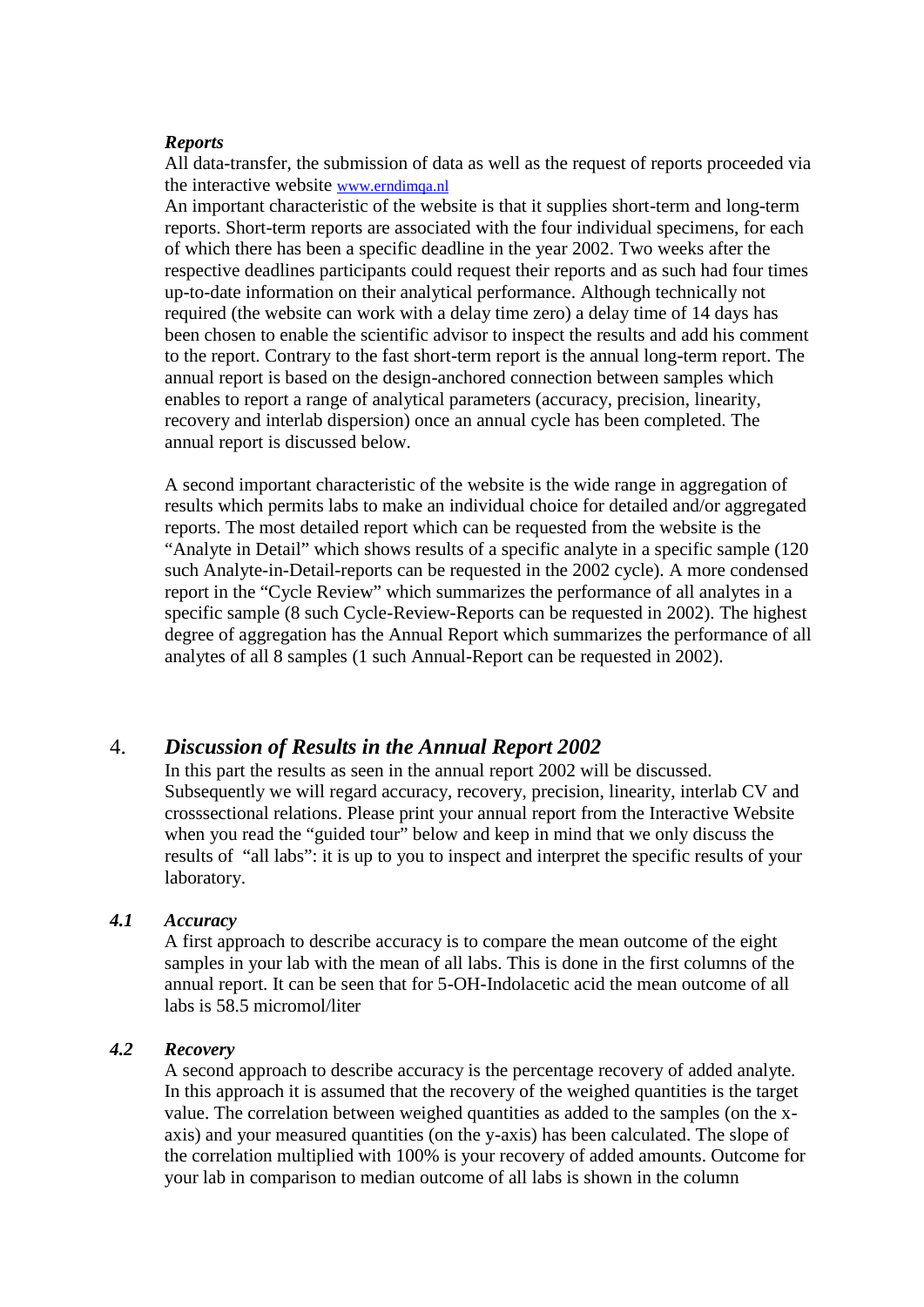"Recovery" in the Annual Report. For all labs the recovery ranges from 51% for Orotidine to 111% for 5-OH-Indolacetic acid. The overall recovery is 94%.

#### *4.3 Precision*

Reproducibility is an important parameter for quality in the laboratory and is encountered in the schemes' design. Samples come in pairs which can be regarded as duplicates from which CV's can be calculated (Intra Laboratory CV as indicator for reproducibility). Outcome for your lab in comparison to the median of all labs is shown in column "Precision" of the Annual Report. Precision ranges from 3.1% for Creatinine to 62.0% for Orotidine.

## *4.4 Linearity*

Linearity over the whole relevant analytical range is another important parameter for analytical quality. Again this is encountered in the schemes' design. With weighed quantities on the x-axis and your measured quantities on the y-axis the coefficient of regression ( r ) has been calculated. Outcome for your lab in comparison to the median of all labs is in the column "Linearity"of the Annual Report. It can be seen that the coefficient of regression ranges from 0.5891 vor Pyroglutamic acid to 0.9981 for Creatinine.

#### *4.5 Interlab CV*

For comparison of outcome for one patient in different hospitals and for use of shared reference values it is relevant to have a high degree of harmonization between results of various laboratories. Part of the schemes' design is to monitor this by calculating the Interlaboratory CV. This, along with the number of laboratories who submitted results, is shown in the column "Data all Labs" in the Annual Report. It can be seen that most laboratories submitted results for Creatinine (79) whereas only 10 submitted results for Guanidinoacetate. The Interlab CV ranges from 6.3% for Creatinine to 650.9% for orotidine. The majority of the interlab CV's are worrying because these values reflect the wide dispersion of data.

#### *4.6 Cross Sectional Relations*

The various parameters as described above often have an interrelation: more than one parameter directs towards good or bad analytical control.

A typical example of good analytical control is Creatinine: many (79) laboratories submitted results, the reproducibility within the labs is good (precision of 3.1%), the Interlab CV is good with 6.3%, linearity is excellent (0.9981) and recovery is 103%. Creatinine will be measured in many institutes by the general clinical chemistry lab using commercial analyzers. It is, therefore, not logical to compare it's results with those of chromatographic analyzers.

On the opposite side is Pyroglutamic acid with only 28 participating labs, a recovery of 70%, a linearity of 0.5891, an Intralab CV of 38.9% and an Interlab CV of 62.5%. The relatively bad extraction yield may give rise to variable results when the pre analytical conditions are not kept rigorously constant.